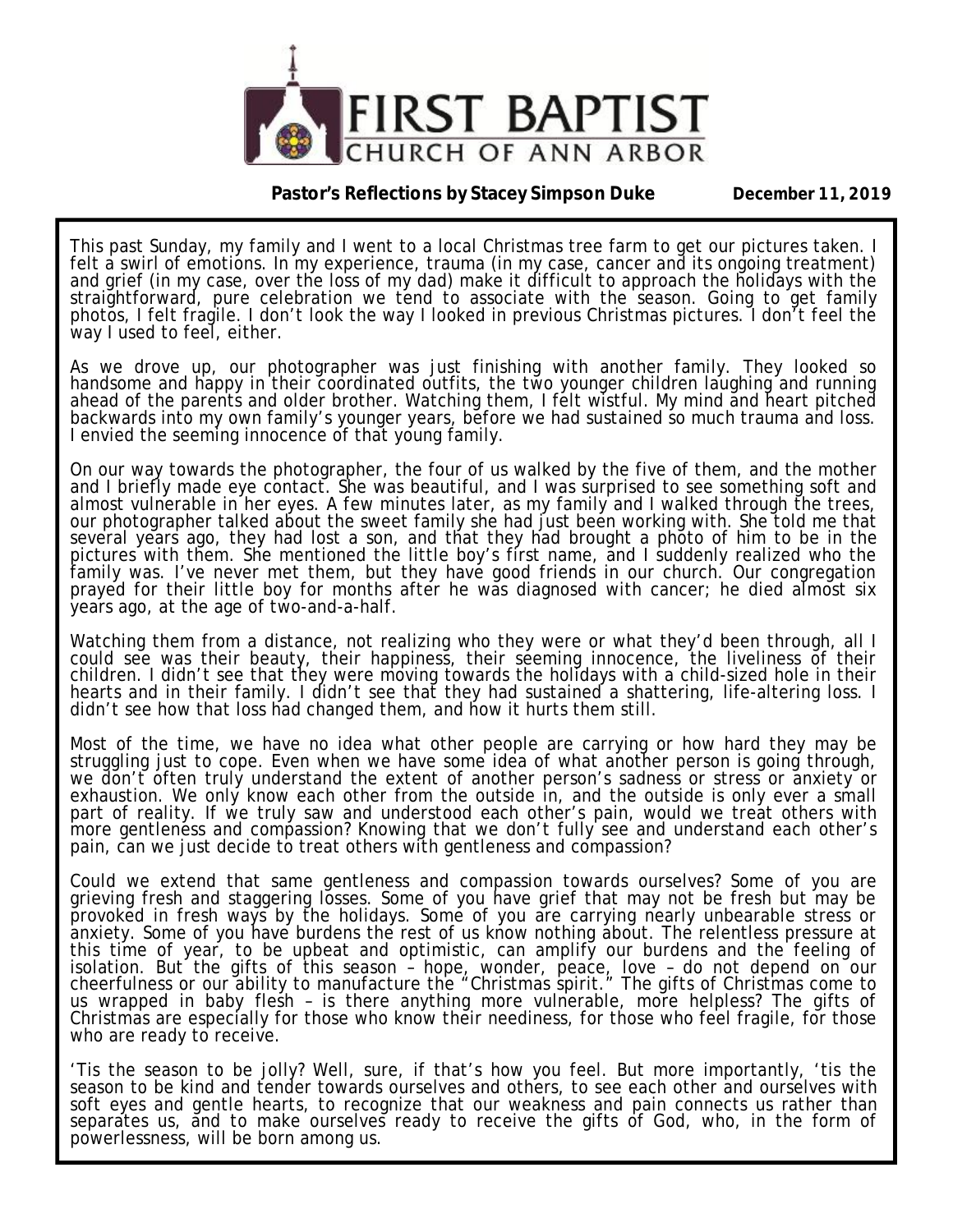## *FBC News & Happenings*

#### *AB Women's Ministries Christmas Celebration*

Join us for a Christmas Celebration on December 15th. The ABWM ladies gratefully accept any donations of gently-used holiday decorations; crafted pieces for the Accessory Boutique, such as scarves, hats, gloves, etc.; items for the Kitchen Boutique, like towels, dishcloths, gently-used recipe books; reading materials for the Book Boutique, including bookmarks, unused journals and address books, etc. Please price the donations where possible, as you know the value of the items and can mark them appropriately.

The Bake Shoppe is a popular area to shop for cakes, cookies, breads, pies, candies, muffins, or scones, to name a few of the delicious treats available. The ABWM ladies welcome other bakers to join in the fun by donating their baked goodies. Each item should be labeled with name of item, special content (such as nuts) and the price of the baked goods. Since you know the value of the ingredients, it is more helpful to have you set the price. Please remember that the baked goods should not need any refrigeration.

The Fellowship Hall will be set up on Saturday, Dec 14, starting at 10am. You can bring in any donations, crafts, decorations, or baked goods to the church kitchen or fellowship hall. If you will be later than 12:30pm on Saturday, please call Roberta Hause or Joyce Robbins. Baked goods can also be brought to the kitchen on Sunday morning before church.

The Christmas Celebration is a major fundraiser for the AB Women's Ministries' many programs, both inside and outside of our church. The past support from our church family has been deeply appreciated.

**CHRISTMAS** CAROL SING SUNDAY, DECEMBER 22  **1:30 - 12: 0**

*The Board of Care and Community* and your congregation want to be available to help in life's difficulties and transitions, but we can only do that if we know you are experiencing them. We can offer visits, help with food, transportation and possibly other needs. If you or your family lets the church office know, we will contact you by your preferred method to see how we can help.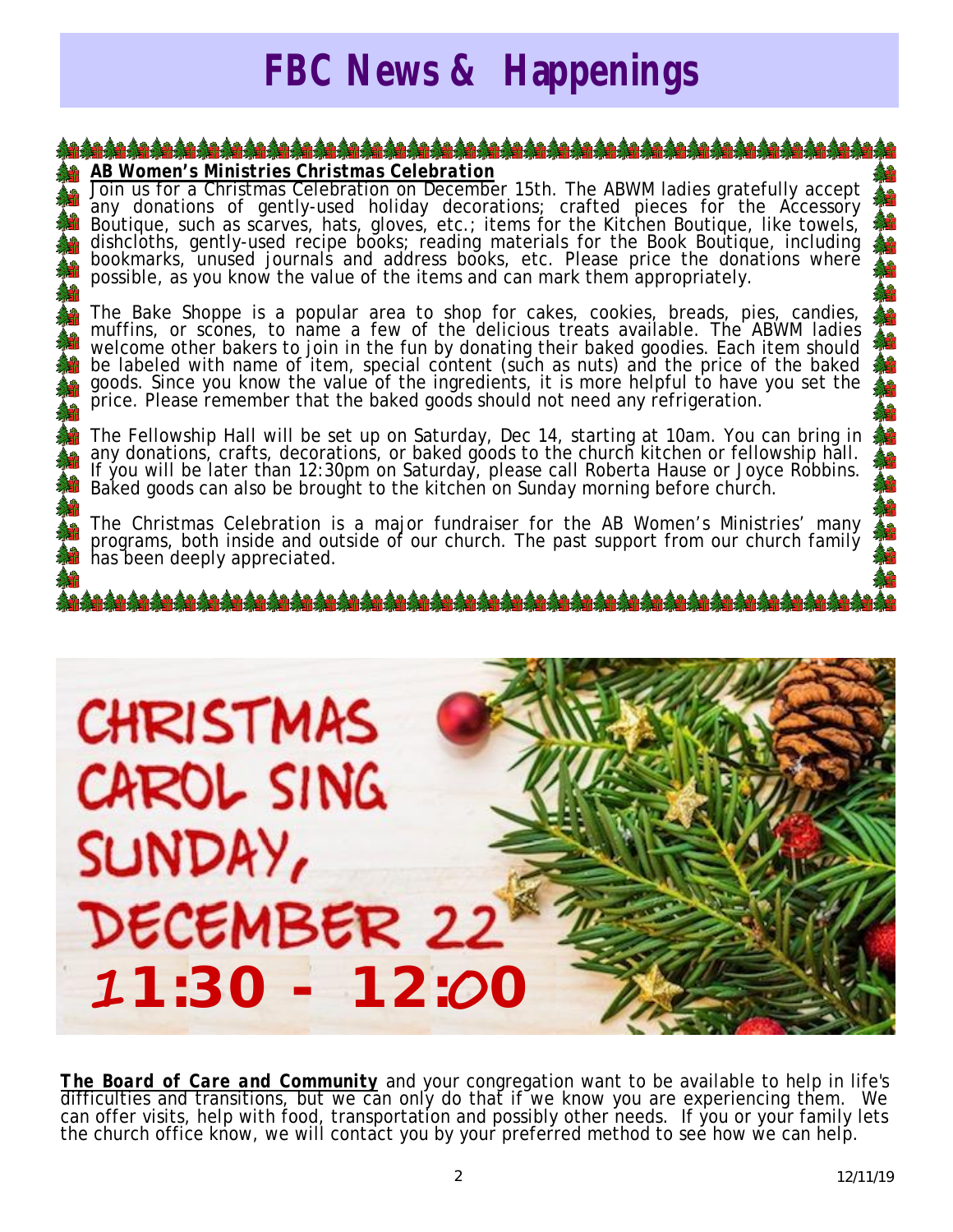

**This January, our Here Anchor Team invites you to join us for the Knowing and Loving Our Neighbors series.** Throughout the year a weekly hot meal (Vespers) is served at First Baptist. We also partner with local nonprofits who are providing space for folks to stay during the cold days and nights of winter. Our Knowing and Loving Our Neighbors series will equip us for our work individually and collectively as we follow Jesus' command to love our neighbors as ourselves. Please plan to join us!

#### ~ The Here Anchor Team

Pete Stover, Carolyn Grapentine, Mary Davis & Tom Gebhardt

#### **January 12th: Knowing our Neighbors**

Sarah Kruszka, Operations Director for Shelter Association of Washtenaw County, housed at the Delonis Center, will be our Second Hour guest on January 12th. In Washtenaw County, 5000 people are experiencing homelessness. Sarah will help us understand the challenges of being homeless, specifically fŏr our community in the winter. We are one of the sites for the Delonis Center's Rotating Shelter; our week is March 16th through the 23rd. Please join us, and bring your questions as we explore how to better serve these neighbors.

#### ĺ **January 19th: Loving our Neighbors**

What a wonderful feeling when a stranger acknowledges our presence by introducing themselves or even just smiling and saying hello. That acknowledgement by another human allows us to see that we are alive, that someone sees us as like themselves. God sees us all, not as rich or poor, black, brown, or white, nice new clothes or old scruffy ones, Christians or not.

Sometimes it is hard for us to act that way, connecting with those who may seem different from us. Are they really different? We have many friends and neighbors on the outside, both physically and metaphorically; they need our help!

On January 19<sup>th</sup> during Second Hour, Sheri Wander, who runs the **M.I.S.S.I.O.N.** Warming Center with FBC and a professional in communication, gives a brief workshop on who our neighbors are and how we can connect with them in a meaningful way. Please do come! We will host the Warming Center on Tuesdays and Thursdays in February.

#### **January 26th: Undie Sunday!**

Watch the sales-Undie Sunday is coming! Our goal is to collect 200 pairs of new men's underwear and 100 of women's in January. Any size, style, or brand is useful. Women's feminine hygiene products are all welcome. These sorts of items are rarely donated and are in short supply among our Vespers, Rotating Shelter, and Warming Center guests. So find a good price on those boxers, briefs, hi-cuts, or bras and bring them in January.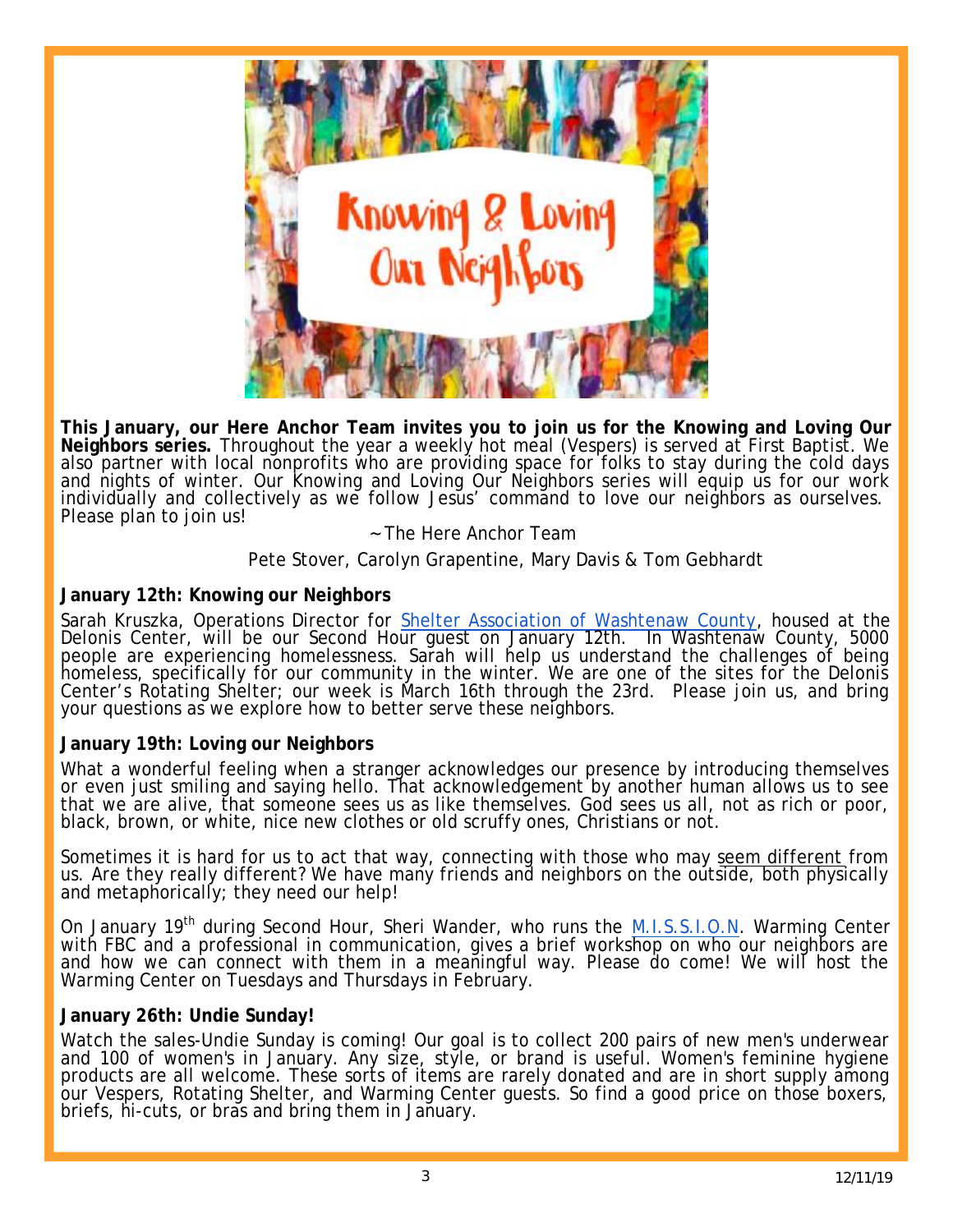## Join us Christmas Eve

## 4:00pm **INFORMAL, FAMILY-FRIENDLY**

free reservations: tinyurl.com/fbca2Eve1

7:30pm A FESTIVAL OF LESSONS AND CAROLS

free reservations: tinyurl.com/fbca2LC191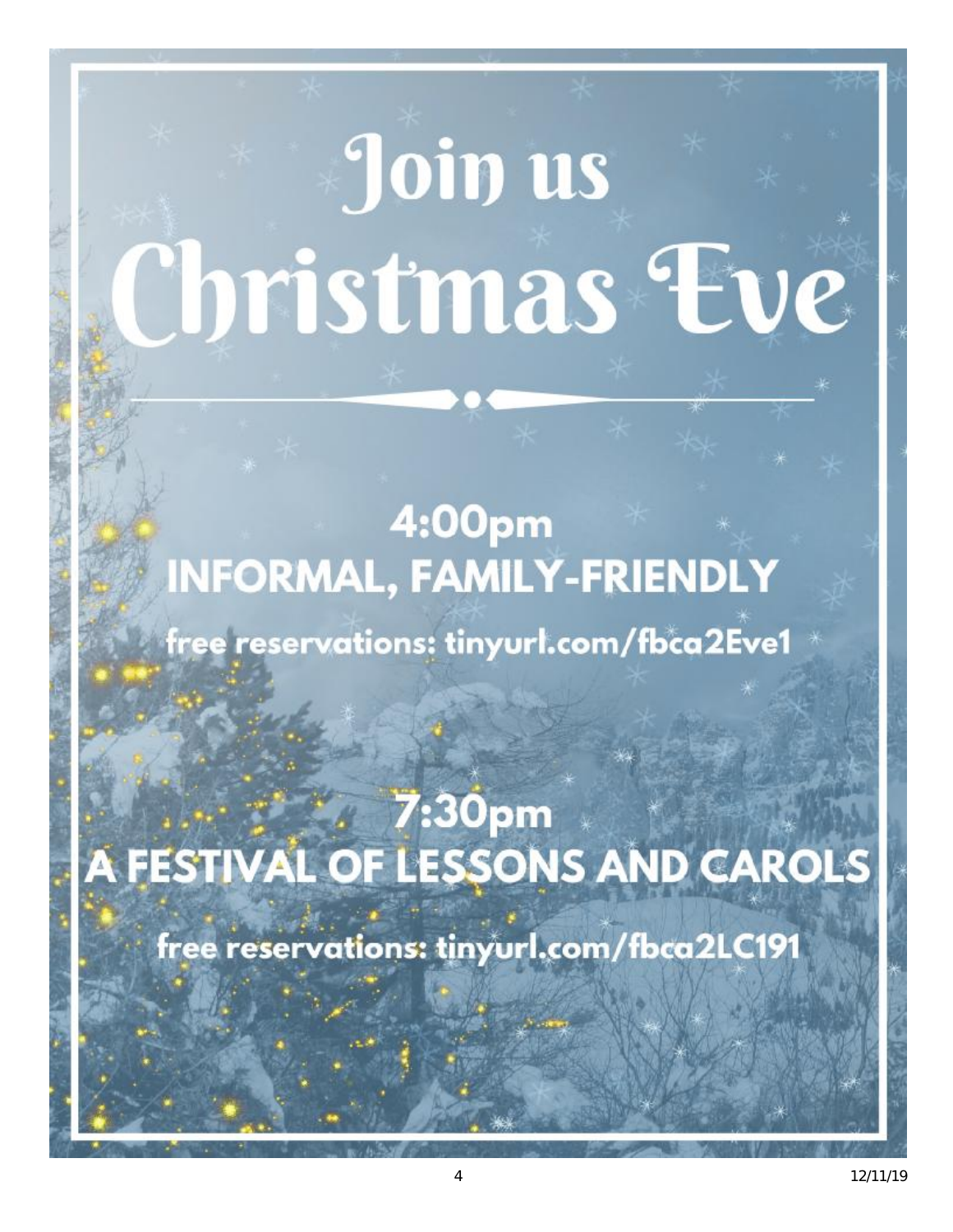### January 2020



| Sun                                                   | Mon | Tue            | Wed                                                                  | Thu                             | Fri | Sat            |
|-------------------------------------------------------|-----|----------------|----------------------------------------------------------------------|---------------------------------|-----|----------------|
|                                                       |     |                | 1<br>New Year's Day<br><b>Church Office</b><br>& Buildings<br>Closed | $\overline{2}$                  | 3   | $\overline{4}$ |
| 5                                                     | 6   | $\overline{7}$ | 8                                                                    | 9                               | 10  | 11             |
| 10:00 Worship                                         |     |                | 1:00 Bible Study                                                     |                                 |     |                |
|                                                       |     | 5:30 Vespers   | 6:30 Gathering                                                       | 7:30 Choir                      |     |                |
| 12                                                    | 13  | 14             | 15 * newsletter *                                                    | 16                              | 17  | 18             |
| 10:00 Worship<br>11:30 2nd Hour                       |     |                | 1:00 Bible Study                                                     |                                 |     |                |
|                                                       |     | 5:30 Vespers   | 6:30 Gathering                                                       | 7:30 Choir                      |     |                |
| 19                                                    | 20  | 21             | 22                                                                   | 23                              | 24  | 25             |
| 10:00 Worship<br>11:30 2nd Hour                       |     |                | 1:00 Bible Study                                                     |                                 |     |                |
|                                                       |     | 5:30 Vespers   | 6:30 Gathering                                                       | 7:30 Choir                      |     |                |
| 26                                                    | 27  | 28             | 29                                                                   | 30                              | 31  |                |
| 10:00 Worship<br>11:15 Annual<br>Financial<br>Meeting |     | 5:30 Vespers   | 1:00 Bible Study<br>6:30 Gathering                                   | 5:15 Christian Ed<br>7:30 Choir |     |                |